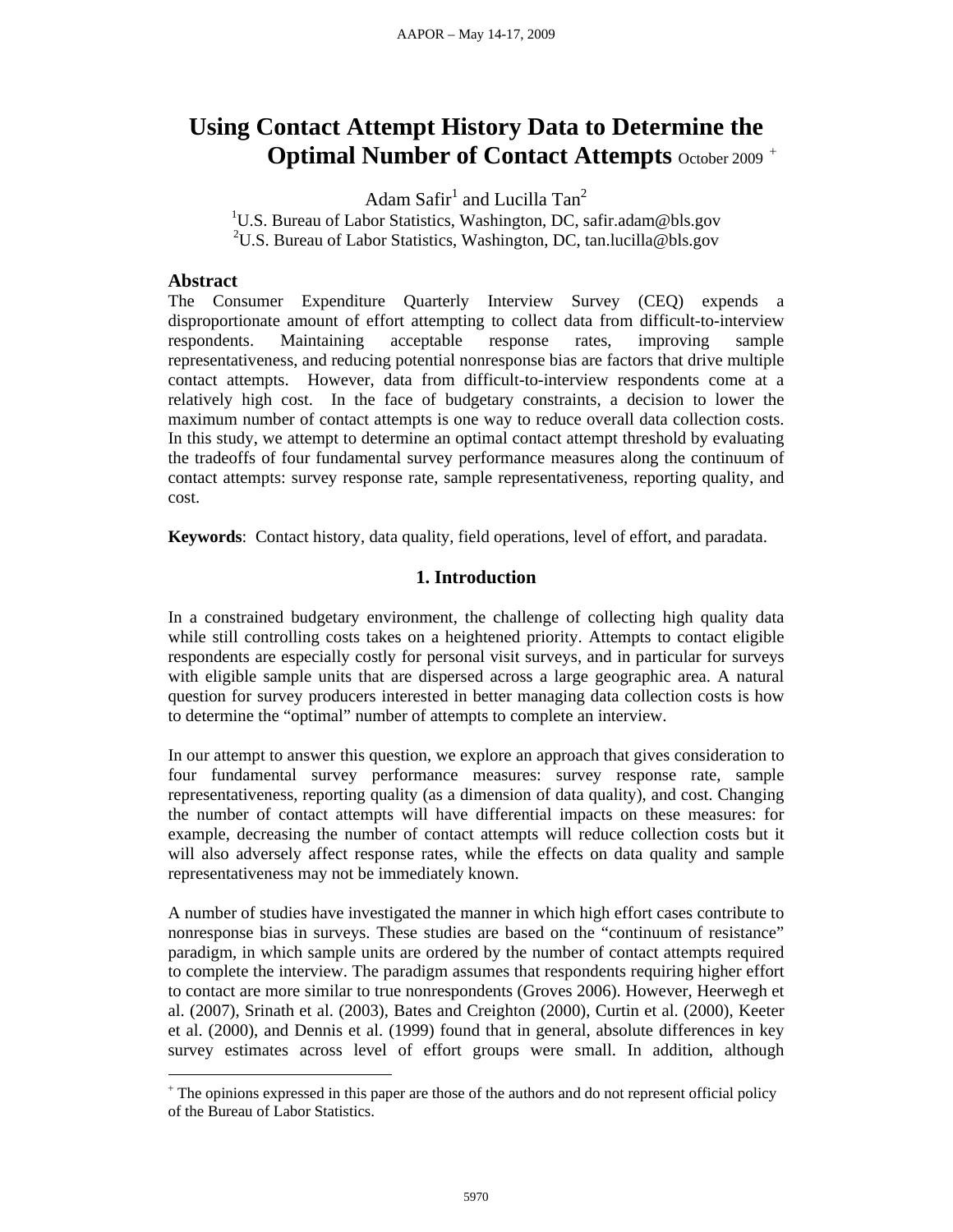demographic characteristics may differ between respondents requiring high and low contact attempt effort, the extent of these differences vary along the continuum of contact attempts. In other words, respondents requiring slightly different levels of effort were more different in the lower part of the continuum, but more similar in the upper part. This suggests that the strategy of increasing response rates at the higher end of the continuum of attempts may not be as successful as initially thought, in terms of drawing in respondents dramatically different from those already in sample, or more similar to true nonrespondents (Curtin et al. 2000).

Furthermore, Heerwegh et al. (2007) found the composition of nonresponse error to be relatively stable, with noncontact making the largest contribution to nonresponse error, even when refusal rates were higher than noncontact rates. This helps to explain why the effort to increase response rates through extended contact attempts may not always translate into a large reduction in nonresponse error, particularly if residual nonrespondents behave differently from completed respondents in ways that are germane to key survey estimates. Therefore, if the purpose of extended contact attempts is to increase response rates (at sometimes great cost) in order to minimize the potential for nonresponse bias, this brief survey of the literature indicates that higher response rates *alone* may not be the most efficient approach. Nonetheless, some studies advocate pursuing high effort cases because even if not completely reflective of nonrespondents, data from these cases may help to minimize non-sampling error and potential bias in survey estimates.

## **1.1 The Quarterly Consumer Expenditure Interview Survey (CEQ)**

The Bureau of Labor Statistics sponsors the collection of data on spending by America's consumers through the Consumer Expenditure Survey (CE) program. The CE program consists of two separate and independent surveys: the Diary Survey and the Interview Survey. Data collection for both surveys is conducted by the U.S. Census Bureau. The Diary Survey, designed to collect small expenditures that would be difficult for respondents to recall during a long reference period, is a self-administered survey in which respondents record all household expenditures for two one-week periods. The Interview Survey (CEQ) is a panel survey conducted over five consecutive calendar quarters and is designed to collect larger purchases that a respondent could reasonably be expected to recall for a period of three months. Each of the five quarterly interviews is referred to as a "wave" of data collection. The CEQ is a computer assisted personal interview (CAPI) survey, although telephone interviews do occur. Results from the Diary and Interview surveys are integrated to create official expenditures estimates.

The CE program introduced a Contact History Instrument (CHI) to the CEQ in April 2005. The CHI module enables interviewers to maintain detailed information about each contact attempt for their assigned cases, such as day and time of the contact attempt, outcome of the attempt, strategies used to attempt contact, and perceived concerns that respondents have about participating in the survey.

#### **1.2 Analysis Data**

This study uses CEQ and CHI data from the period of April 2006 through March 2008. We base our recommendation for the optimal contact attempt threshold on an analysis of Wave 1 cases. We use Wave 1 data for the main analysis for several reasons. As the "initial" interview, these cases (1) generally require greater effort than subsequent panel interviews, (2) are "uncontaminated" by previously completed interviews, and (3) are primarily conducted by personal visit. The Wave 1 response rate for the study period was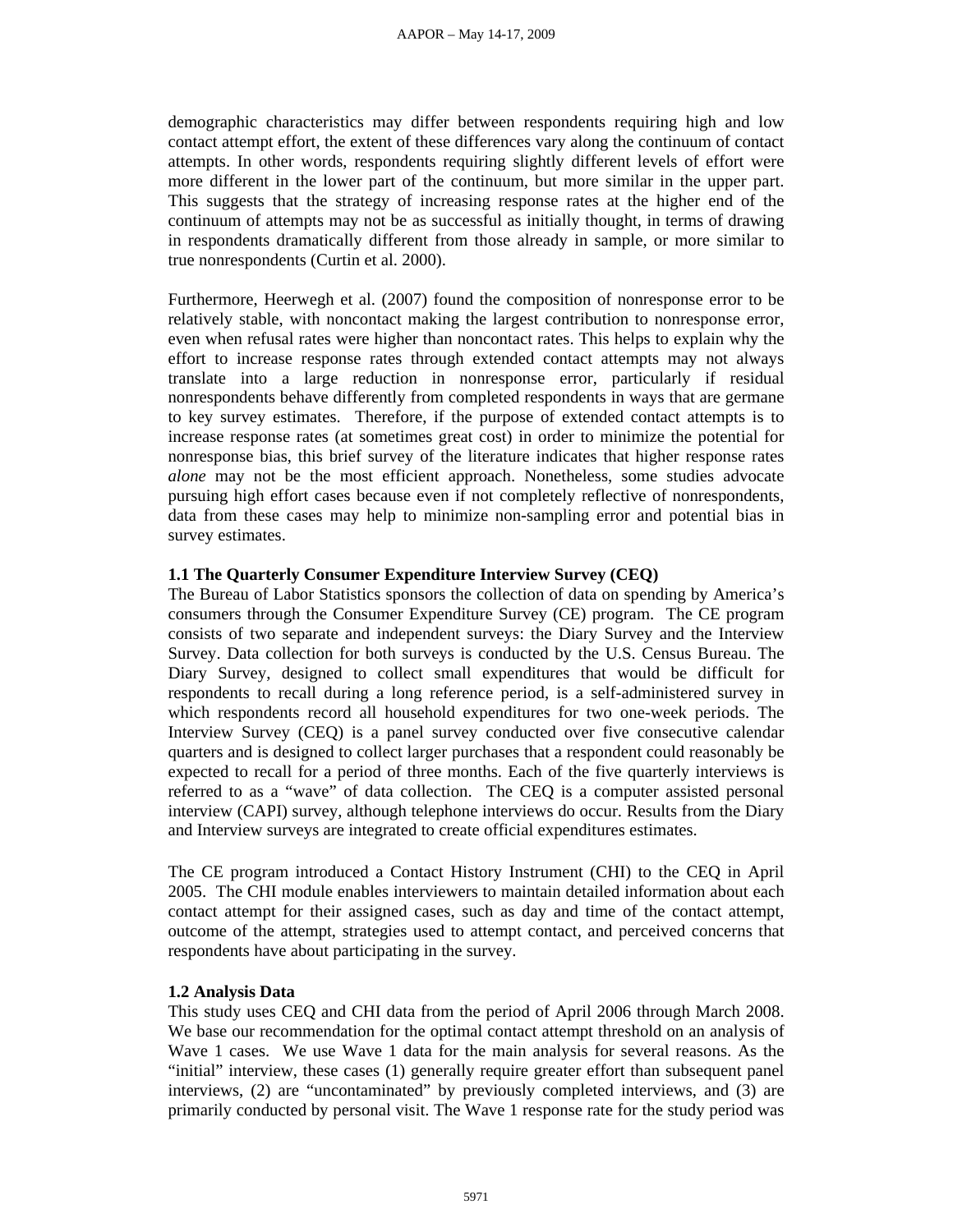76.0 percent out of 16,897 eligible cases. The response rate for the final Wave 1 sample used in the analysis was 70.6 percent, out of  $13,792$  eligible cases.<sup>1</sup> We subsequently used Wave 2 completed interviews (*n*=13,742) to evaluate the impact of our recommended optimal number of contact attempts on key aggregate survey estimates.

About 85 percent of the eligible sample addresses have been resolved by the seventh contact attempt. Among completed interviews, 85 percent are resolved by the sixth contact attempt (Figure 1); after the sixth attempt, the marginal, or incremental, gains fall under five percent.



**Figure 1:** Interview Rate by Contact Attempt

# **2. Methods**

#### **2.1 Formation of Comparison Groups**

The number of contact attempts for completed interviews range from 1 to more than 40; therefore we used cluster analysis to form a smaller set of aggregated comparison groups. Based on the results of scatter plot and regression analyses showing reporting quality to be associated with the number of contact attempts and level of expenditures (see Table 1), we included the following inputs in a cluster analysis to form comparison groups:

#### *Completeness and Reporting Accuracy*

- Percent of contact attempts by personal visit
- Percent of expenditure questions answered with "don't know/refused"
- Length of interview (minutes)

 $\overline{a}$ 

 $1$  The final Wave 1 sample used in the analysis was the result of dropping of eligible cases that did not meet logical consistency checks among interviewer perceived concerns about the respondent, a key input variable in our analysis. However, we also reanalyzed the Wave 1 data, including all Wave 1 cases in the study period, and found no changes to the findings presented in this paper.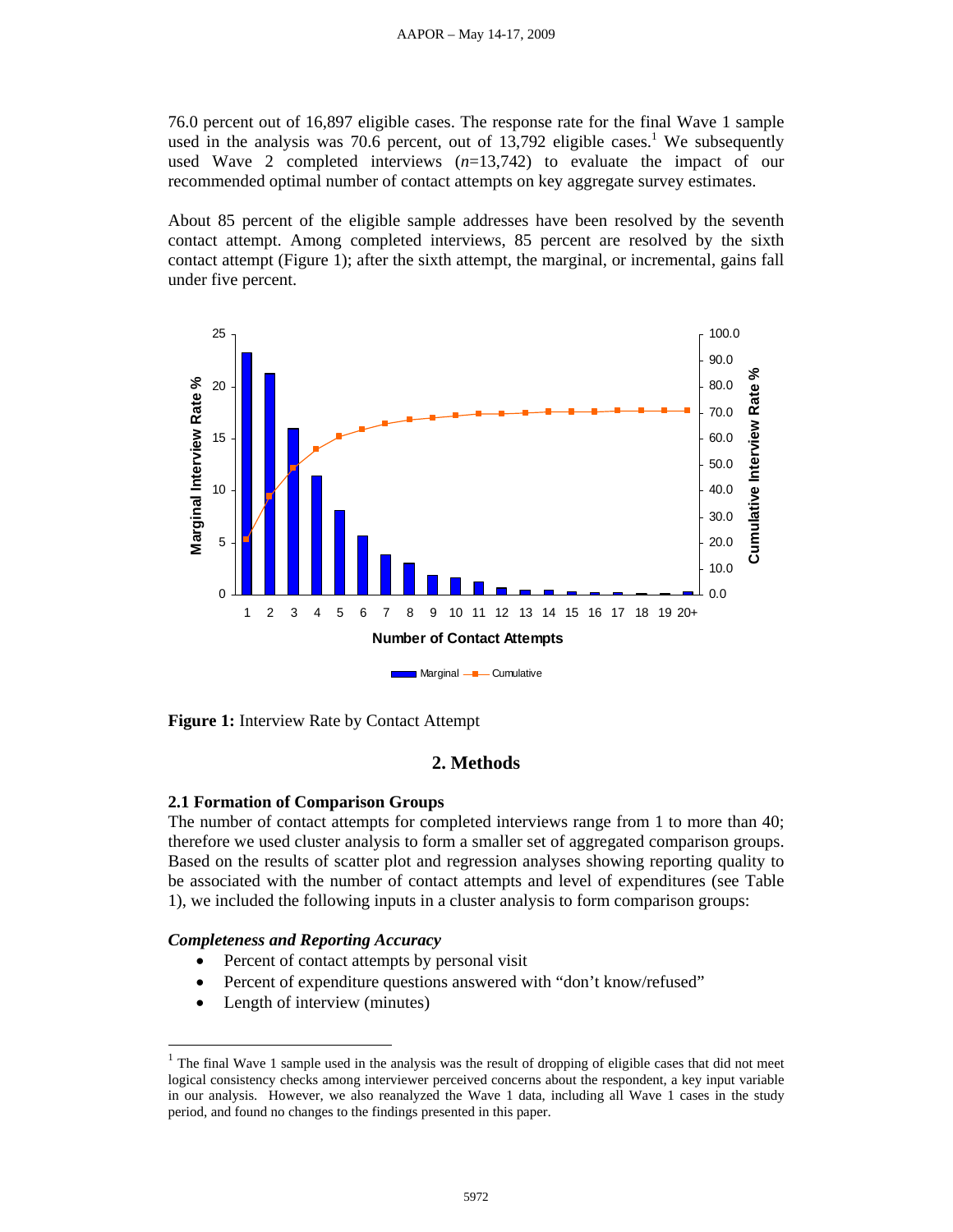#### *Completeness and Reporting Accuracy, contd.*

• Use of recall aids such as the information booklet or records/receipts

# *Respondent Cooperation*

- Number of soft refusals in the respondent's contact attempt history
- Perceived Concerns Index (PCI)

The PCI is a summary index we constructed from the interviewer's "doorstep" perception of respondent concerns regarding survey participation recorded in the CHI. Recent research on these doorstep concerns has found these measures to be good predictors of survey nonresponse (Bates et al. 2008), and also to be associated with reporting quality (Tan and Tsai 2008). The PCI was constructed using principal component analysis on the CHI concern options that the interviewer can mark off at each contact attempt. The three retained principal components used in the construction of the PCI accounted for 68 percent of the total variance of the perceived concerns, and relate to perceived respondent concerns about privacy, survey content, time, and respondent hostility. The PCI is an ordinal index, in which a higher PCI value indicates the respondent is perceived to have more of these concerns than another respondent with a lower PCI value.

|                                                    | <b>Dependent Variable:</b><br><b>Unedited Expenditures</b> |           |                | <b>Number of Contact Attempts</b>   | <b>Dependent Variable:</b> |                |
|----------------------------------------------------|------------------------------------------------------------|-----------|----------------|-------------------------------------|----------------------------|----------------|
| Covariate                                          | <b>Parameter</b><br><b>Estimate</b>                        | <b>SE</b> | <b>P-value</b> | <b>Parameter</b><br><b>Estimate</b> | <b>SE</b>                  | <b>P-value</b> |
| Intercept                                          | 889.2                                                      | 736.4     | 0.2273         | 4.74                                | 0.12                       | < .0001        |
| Perceived Concerns Index                           | $-151.9$                                                   | 50.6      | 0.0027         | 0.12                                | 0.01                       | < .0001        |
| Use Information Book                               | 166.3                                                      | 343.3     | 0.6282         | $-0.20$                             | 0.06                       | 0.0002         |
| Use Records                                        | 226.3                                                      | 357.2     | 0.5265         | $-0.21$                             | 0.06                       | 0.0002         |
| Percent by Personal Visit                          | $-1,665.3$                                                 | 696.0     | 0.0167         | $-2.62$                             | 0.11                       | < .0001        |
| Number of Soft Refusals                            | $-61.6$                                                    | 706.9     | 0.9305         | 1.07                                | 0.11                       | < .0001        |
| Percent of Exp. Questions<br>with "Don't Know/Ref" | $-1.9$                                                     | 15.7      | 0.9055         | 0.00                                | 0.00                       | 0.5202         |
| Length of Interview (min)                          | 64.9                                                       | 6.1       | < .0001        | 0.02                                | 0.00                       | < .0001        |
| Size of CU                                         | 762.9                                                      | 112.4     | < .0001        | $-0.05$                             | 0.02                       | 0.0056         |
| $\boldsymbol{N}$                                   | 9,681                                                      |           |                | 9,700                               |                            |                |
| $R^2$                                              | 0.023                                                      |           |                | 0.16                                |                            |                |

**Table 1:** Examining Associations of Reporting Quality Indicators by Number of Contact Attempts and Reported Expenditures<sup>+</sup>

+ Wave 1 data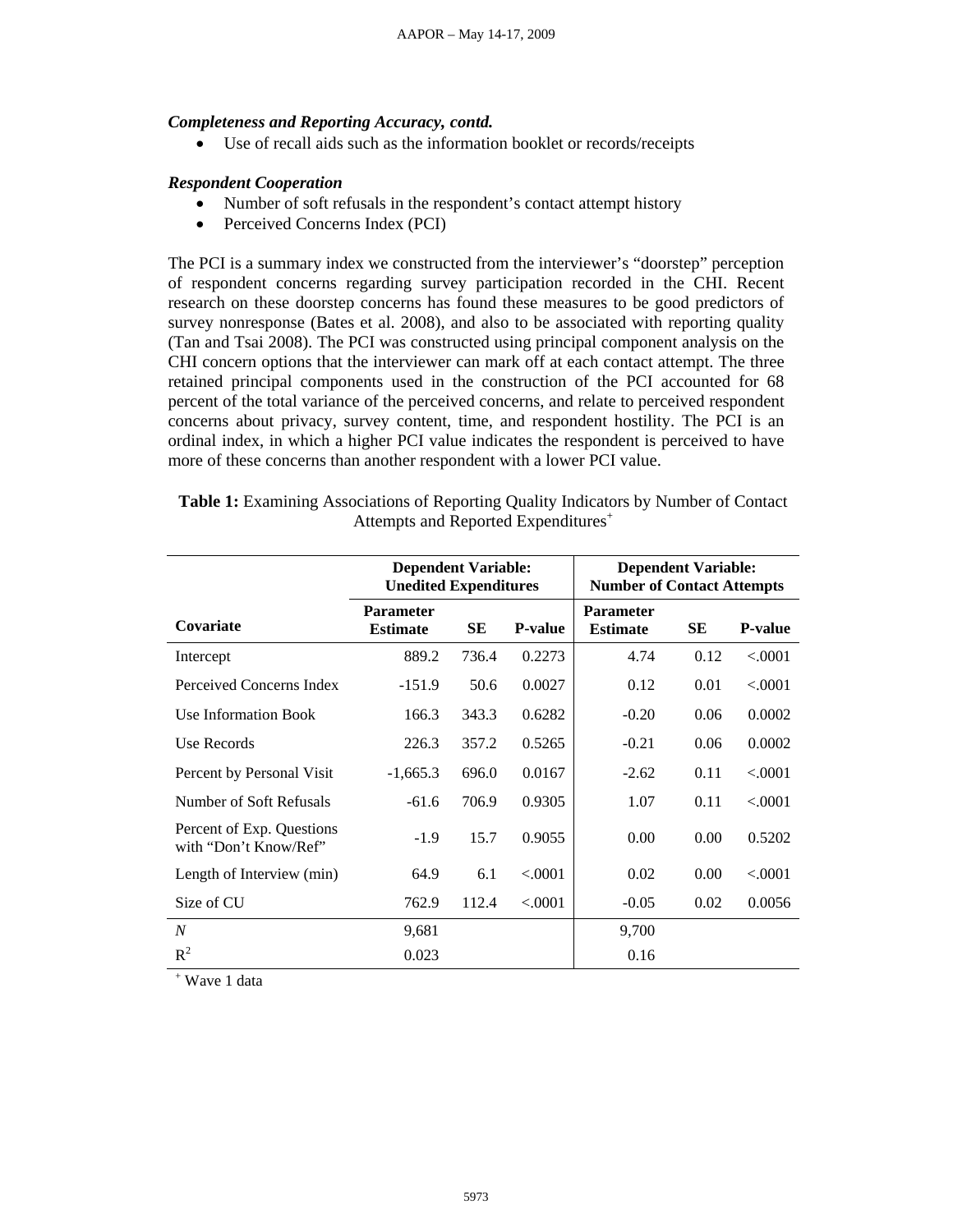#### AAPOR – May 14-17, 2009

In the cluster analysis, we used hierarchical clustering with Ward's minimum variance approach as the measure of dissimilarity to form the analysis groups (Khattree and Naik 2000). The clustering history is shown in Figure 2. Since the clusters are linearly related to the number of contact attempts, we can form meaningful groups based on the number of contact attempts. Based on sample size considerations and our judgment on the practicality and feasibility of the number of groups, we decided on three comparison groups: one to four attempts, five to seven attempts, and eight or more attempts.



**Figure 2:** Clustering History and Formation of Analysis Groups

#### **2.2 Reporting Quality Index (RQI)**

 $\overline{a}$ 

To facilitate the comparison of the reporting quality characteristics by contact attempt group, we created a summary index of reporting quality from all reporting quality indicators used in the cluster analysis. These variables were a mix of binary and continuous variables, so we first used principal components analysis to construct an Interim Reporting Quality Index (IRQI) based on the following variables: percent of contact attempts by personal visit, percent of don't know/refused responses, length of interview, use of recall aids, and number of soft refusals in the respondent contact attempt history. This set of variables excludes the interviewer's perception of respondent concerns since those measures were previously used in the construction of the PCI.

We coded all IRQI variables so that higher values indicate better reporting behavior. The two retained principal components for the IRQI accounted for 48 percent of the total variance of the five reporting quality variables, and were related to recall aid use and cooperation. The IRQI is an ordinal index like the PCI, and a higher IRQI value indicates the respondent has higher reporting quality than another respondent with a lower IRQI value. We then constructed the summary Reporting Quality Index  $(RQI)^2$  by subtracting the PCI from the IRQI.

<sup>&</sup>lt;sup>2</sup> So that all components of the reporting quality index are consistent in having higher values indicate higher reporting quality, the equivalent of reverse coding the PCI is to subtract PCI from the IRQI.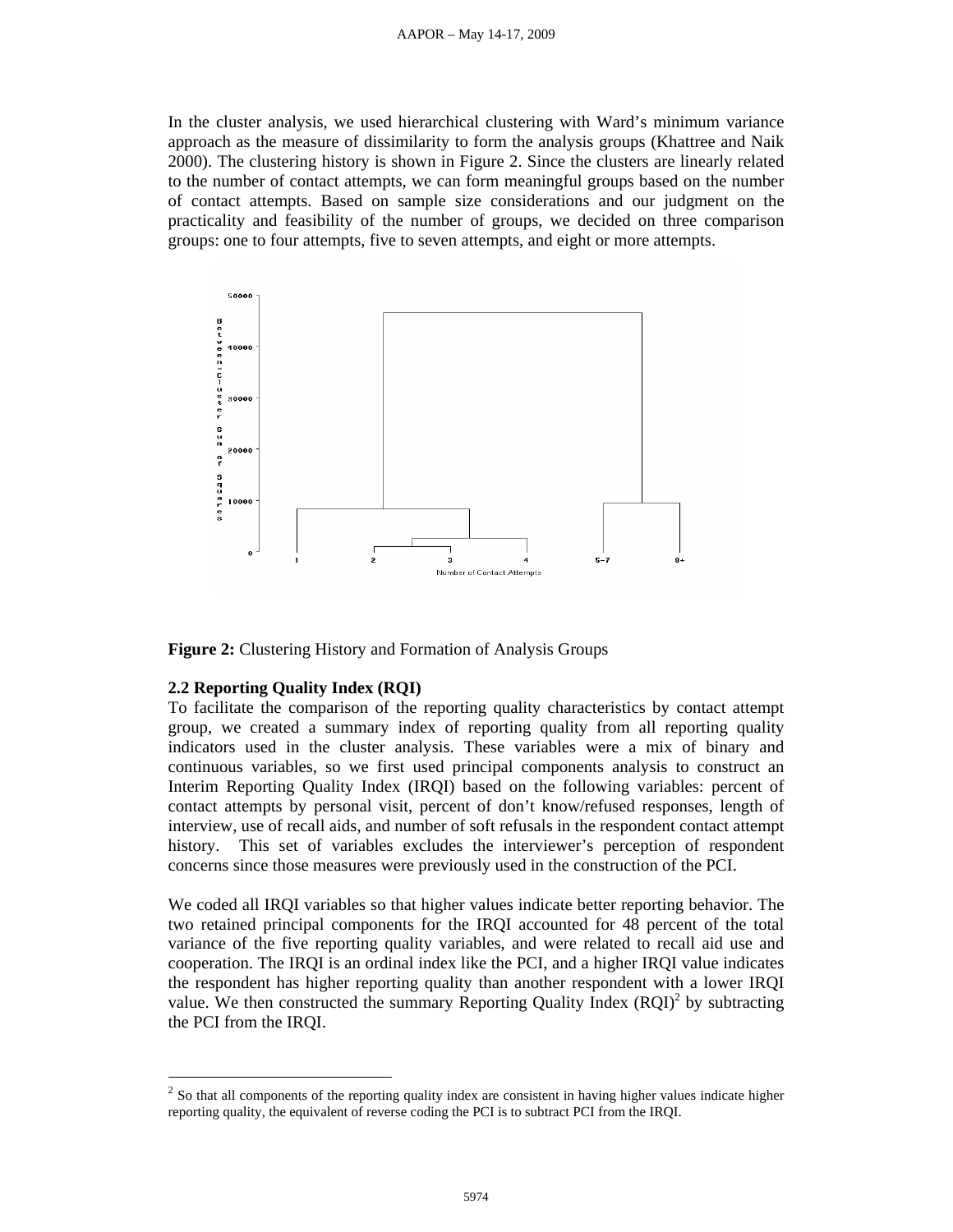#### AAPOR – May 14-17, 2009

The trends of these indices along the contact attempt continuum are charted in Figure 3. Due to increasingly smaller sample sizes, the indices become more volatile as the number of contact attempts increases. The RQI is also an ordinal index, where a higher RQI value indicates the respondent has higher reporting quality than another respondent with a lower RQI value.



**Figure 3:** Reporting Quality Index by Number of Contact Attempts (Wave 1)

## **3. Findings**

#### **3.1 Reporting Quality**

The reporting quality measures for the contact attempts groups are shown in Table 2. In all instances, interviews requiring eight or more attempts to complete had significantly more perceived concerns, higher rates of soft refusals, more "don't know/refused" responses, and longer interviews. Interviews requiring eight or more attempts also had significantly lower rates of personal visit attempts, and less use of recall aids compared to interviews completed with less than five attempts. With the exception of longer interviews, the other measures indicate lower reporting quality for interviews completed in eight or more attempts compared to interviews completed with fewer attempts. Overall, the summary PCI and RQI indices exhibit a strong negative association with number of contact attempts.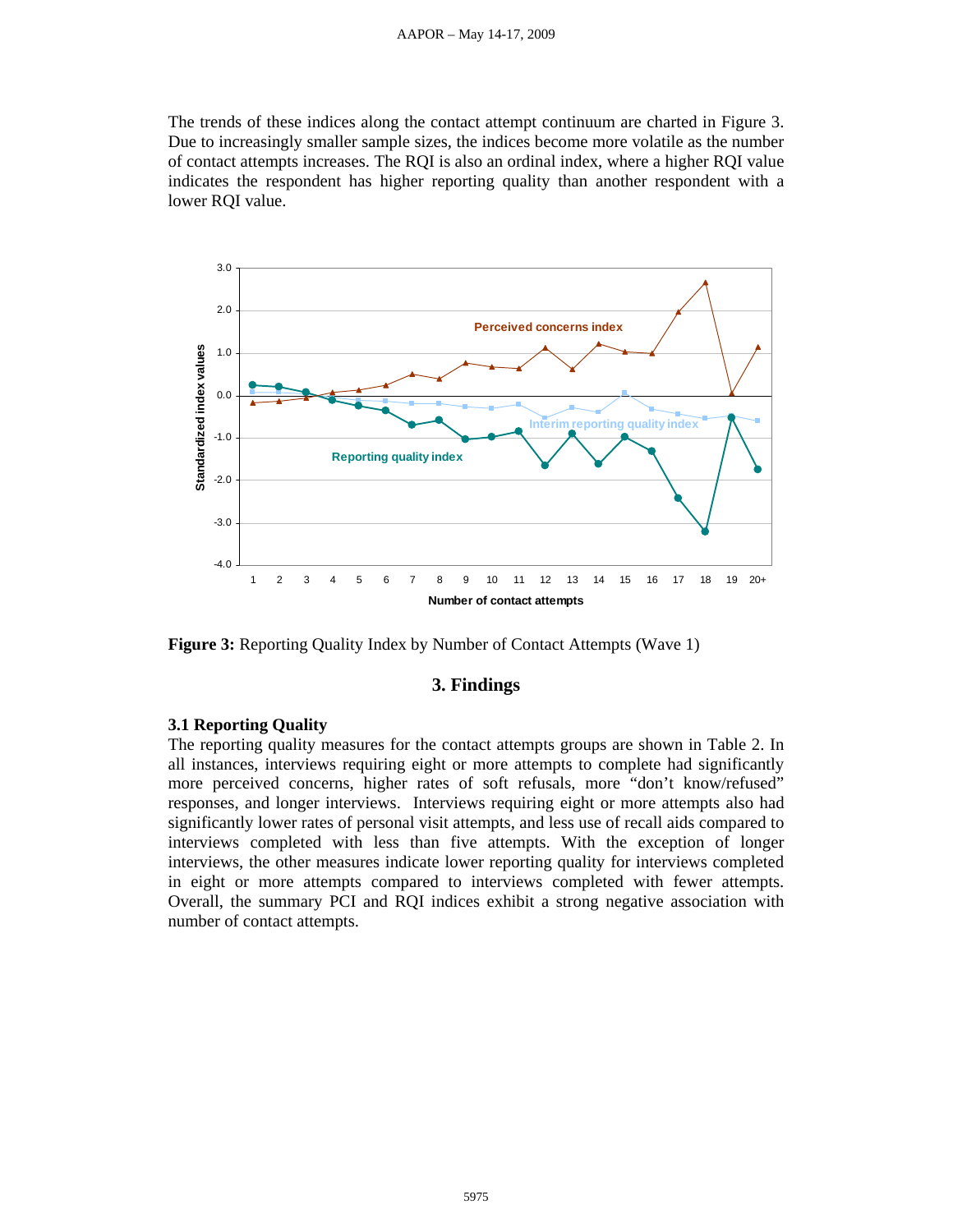|                                                                        | <b>Number of Contact Attempts</b> |         |          |  |
|------------------------------------------------------------------------|-----------------------------------|---------|----------|--|
|                                                                        | $1 - 4$                           | $5 - 7$ | $8+$     |  |
| Number of Interviews                                                   | 7,698                             | 1,368   | 673      |  |
| Reporting Quality Index <sup>+</sup>                                   | 0.16                              | $-0.38$ | $-1.01*$ |  |
| Perceived Concerns Index <sup>+</sup>                                  | $-0.40$                           | 0.90    | $2.70*$  |  |
| Intermediate Reporting Quality Index <sup>+</sup>                      | 0.05                              | $-0.14$ | $-0.28*$ |  |
| Percent by Personal Visit                                              | 90.2                              | 79.7    | $72.7*$  |  |
| <b>Percent Use Information Book</b>                                    | 61.2                              | 52.1    | $46.3**$ |  |
| Percent Use Records                                                    | 30.8                              | 27.8    | $22.8*$  |  |
| Percent of Expenditure Questions<br>Answered with "Don't Know/Refused" | 4.5                               | 5.3     | $6.6**$  |  |
| Number Soft Refusals                                                   | 2.3                               | 11.1    | $19.8*$  |  |
| Length of Interview (Minutes)                                          | 56.4                              | 61.4    | $69.5*$  |  |

## **Table 2:** Reporting Quality Measures by Contact Attempt Group

+ Standardized values. \* Group with eight or more attempts significantly different at p<0.5 from other groups. \*\* Group with eight or more attempts significantly different at p<0.5 from one to four attempt group.

#### **3.2 Sample Composition**

Compared to interviews completed with fewer than five attempts, respondents in the eight or more contact attempts group are younger, more likely to be black, Hispanic, college graduates, and residents of a Metropolitan Statistical Area (Table 3). They are more similar to respondents and CUs in completed interviews requiring five to seven attempts, a finding consistent with Curtin et al. (2000) who reported "much less respondent variation in third and later calls."

|                                   | <b>Number of Contact Attempts</b> |         |      |  |
|-----------------------------------|-----------------------------------|---------|------|--|
|                                   | $1-4$                             | $5 - 7$ | $8+$ |  |
| Number of Interviews              | 7,698                             | 1,368   | 673  |  |
| <b>Respondent Characteristics</b> |                                   |         |      |  |
| Percent Male                      | 43.6                              | 43.5    | 41.3 |  |
| Age                               | 49.9                              | 45.7    | 45.0 |  |
| Percent Race*                     |                                   |         |      |  |
| White                             | 81.4                              | 75.5    | 74.2 |  |
| <b>Black</b>                      | 10.0                              | 15.0    | 14.8 |  |
| Other                             | 8.6                               | 9.5     | 11.0 |  |
| Percent Hispanic*                 | 10.8                              | 11.5    | 14.2 |  |

Table 3: Sample Demographics<sup>+</sup>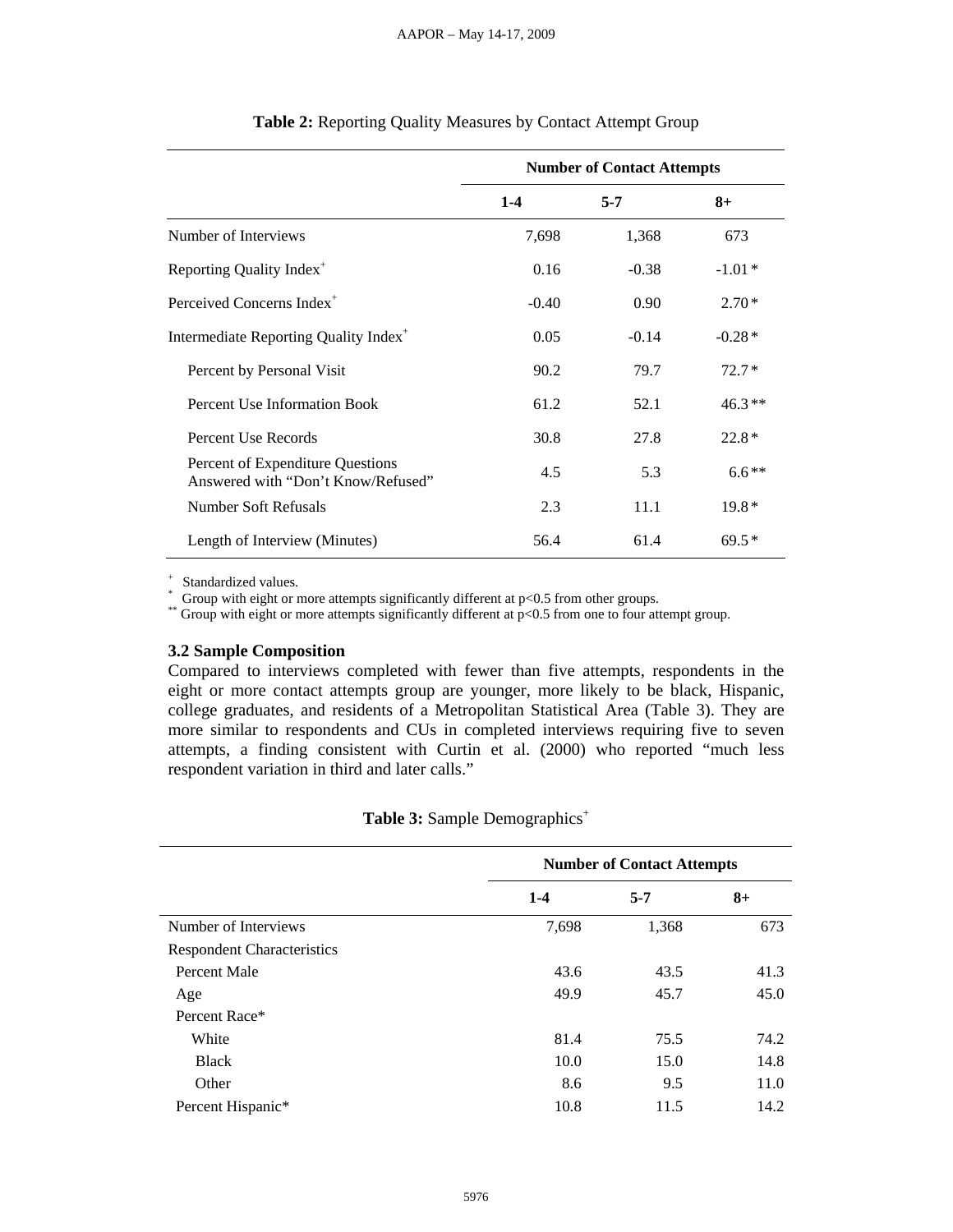|                               | <b>Number of Contact Attempts</b> |         |      |  |
|-------------------------------|-----------------------------------|---------|------|--|
|                               | $1 - 4$                           | $5 - 7$ | $8+$ |  |
| Percent Education Attainment* |                                   |         |      |  |
| Less than HS                  | 14.8                              | 10.8    | 13.1 |  |
| <b>HS</b> Graduate            | 25.2                              | 24.9    | 22.8 |  |
| Some College                  | 31.0                              | 31.9    | 30.2 |  |
| College Graduate              | 29.0                              | 32.4    | 33.9 |  |
| <b>CU</b> Characteristics     |                                   |         |      |  |
| Size of CU                    | 2.43                              | 2.46    | 2.42 |  |
| Number of Persons < 18 Years  | 0.60                              | 0.66    | 0.70 |  |
| Number of Persons 65+ Years   | 0.35                              | 0.20    | 0.18 |  |
| Percent MSA*                  |                                   |         |      |  |
| In MSA                        | 85.1                              | 87.3    | 90.2 |  |
| Urban outside MSA             | 6.5                               | 5.8     | 5.1  |  |
| Rural outside MSA             | 8.4                               | 6.9     | 4.8  |  |

# Table 3: Sample Demographics<sup>+</sup>

+ Wave 1, unweighted.

\* Group with eight or more attempts significantly different at p<0.5 from group with one to four attempts.

#### **3.3 Survey Estimates**

A select number of expenditure estimates from unedited data is shown in Table 4. These expenditures were selected based on their relative frequency of reporting, and because they represent a range of expenditure values. Respondents requiring eight or more attempts to complete the first interview answered significantly fewer questions compared to respondents requiring one to four attempts (17.8 questions vs. 19.3). Among the selected expenditures we examined, there were no consistent trends across the groups. With the exception of Rent, Gasoline for Vehicles, and Subscriptions there were no significant differences among the groups in the other expenditures estimates examined.

Table 4: Selected Expenditure Estimates from Completed Interviews<sup>+</sup>

|                                         | <b>Number of Contact Attempts</b> |         |       |  |  |
|-----------------------------------------|-----------------------------------|---------|-------|--|--|
| <b>Variable or Expenditure Category</b> | $1 - 4$                           | $5 - 7$ | $8+$  |  |  |
| Number of Interviews                    | 7,698                             | 1,368   | 673   |  |  |
| Number Expenditure Questions Answered*  | 19.3                              | 18.4    | 17.8  |  |  |
| <b>Total Expenditures Reported</b>      | 5,196                             | 4,710   | 6,205 |  |  |
| $Rent*$                                 | 199.5                             | 248.1   | 245.4 |  |  |
| <b>Mortgage Payments</b>                | 672.4                             | 582.0   | 668.6 |  |  |
| Phone Bill (1 month ago)                | 59.2                              | 59.7    | 58.2  |  |  |
| Internet (1 month ago)                  | 4.2                               | 4.3     | 4.2   |  |  |
| Cable TV (1 month ago)                  | 2.8                               | 2.3     | 2.9   |  |  |
| Utilities (1 month ago)                 | 118.5                             | 119.0   | 127.1 |  |  |
| Major Appliances                        | 24.4                              | 23.9    | 25.5  |  |  |
| Minor Appliances                        | 117.4                             | 101.0   | 110.4 |  |  |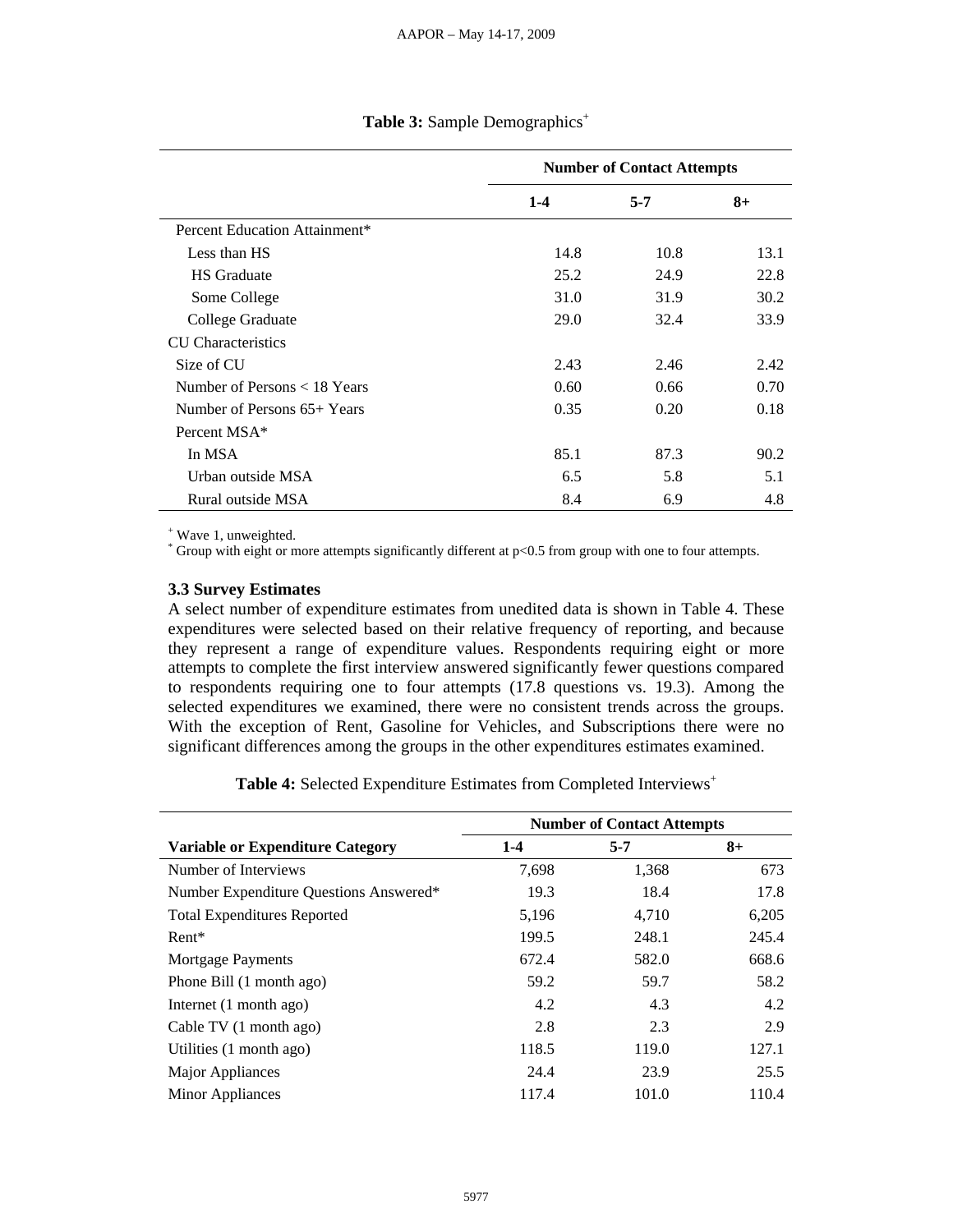|                                                      | <b>Number of Contact Attempts</b> |         |       |  |  |
|------------------------------------------------------|-----------------------------------|---------|-------|--|--|
| <b>Variable or Expenditure Category</b>              | $1 - 4$                           | $5 - 7$ | $8+$  |  |  |
| Clothing                                             | 132.6                             | 140.1   | 170.1 |  |  |
| Infants Clothing; Watches, Jewelry, & Hair<br>Pieces | 25.7                              | 32.7    | 26.7  |  |  |
| <b>Clothing Services</b>                             | 2.0                               | 1.4     | 1.5   |  |  |
| <b>Sewing Materials</b>                              | 2.4                               | 2.5     | 1.7   |  |  |
| Gasoline for Vehicles*                               | 184.6                             | 195.5   | 203.7 |  |  |
| Oil for Vehicles                                     | 0.9                               | 0.8     | 0.6   |  |  |
| <b>Current Month Subscriptions</b>                   | 12.6                              | 18.9    | 12.4  |  |  |
| Subscriptions*                                       | 45.9                              | 49.3    | 31.4  |  |  |

**Table 4:** Selected Expenditure Estimates from Completed Interviews<sup>+</sup>

+ Wave 1, unedited, 1 month recall.

\* Group with eight or more attempts significantly different at p<0.5 from group with one to four attempts.

## **3.4 Response Rates**

While maximizing higher response rates is a major survey objective, it comes at a cost of greater resources spent on the collection effort, and possibly on data quality as well. While we do not have a comprehensive measure of data quality, our reporting quality index is a useful proxy for data quality. It allows us to graphically examine the tradeoff between response rates and data quality. The benefit of increasing response rates and the cost of declining reporting quality along the contact attempt continuum is shown in Figure 4. It appears that the threshold for the cost-benefit tradeoff of higher response rates and declining reporting quality occurs at approximately the eighth contact attempt and response rate of 65 percent.

# **3.5 Cost**

While we do not show the analyses here, we estimate the cost savings from stopping at the seventh contact attempt to be about eight percent.

#### **3.6 Summary of Tradeoffs**

In summary, we examined the reporting quality, demographic characteristics, and expenditures levels of the contact attempt groups for Wave 1. We found that reporting quality was significantly lower in the eight or more contact attempts group compared to the one-to-four group, and demographically the respondents in this eight or more contact attempts group were younger, more likely black, Hispanic, college graduates, and residents of an MSA. There was no significant difference between the groups in total reported expenditures, although there were was a general trend of higher reporting levels in the eight or more contact attempts group.

Considering the response rate-reporting quality tradeoff and the comparison of characteristics of the contact attempt groups previously described from the data used in this study, we propose the "optimal" threshold in the number of contact attempts to be *seven*.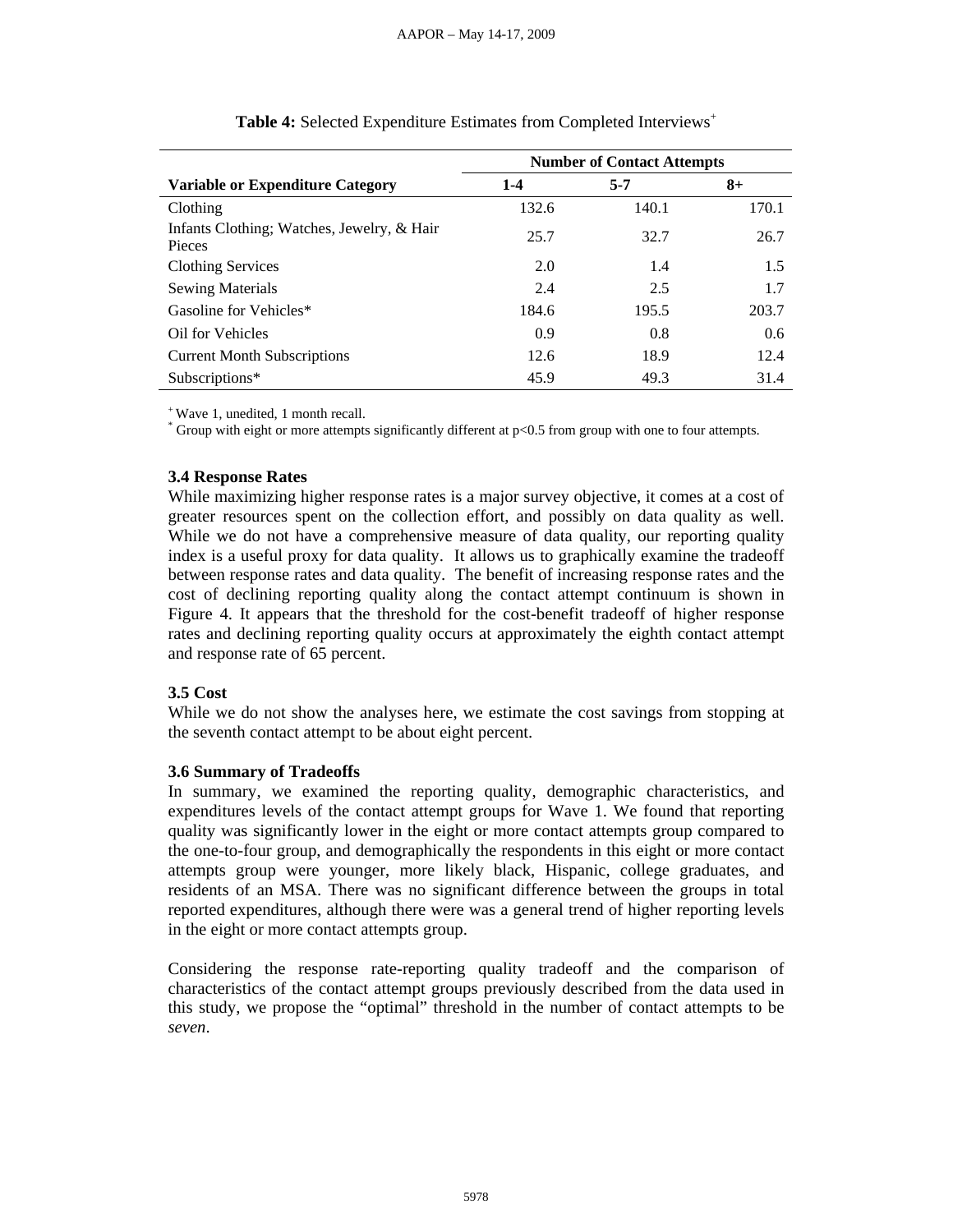

**Figure 4:** Cumulative Response Rate and Reporting Quality by Number of Contact Attempts

# **4. Evaluation of the Optimal Contact Attempt Threshold**

#### **4.1 Sensitivity Analysis**

We examined the impact of excluding completed interviews requiring more than seven attempts on final edited expenditures for 13 major spending categories using Wave 2 data for the study period (see Table 5). These estimates were computed by reweighting the final calibration weights after excluding cases that required more than seven contact attempts to complete. Although the estimates from excluding interviews that required more than seven attempts were generally higher than the estimates including all attempts, there were no significant differences at the five percent level in expenditure estimates between these two groups. The magnitude of the standard errors for these estimates was also similar, with the exception of Personal Insurance.

**Table 5:** Comparison of Summary Expenditure Estimates Excluding Interviews Requiring More than Seven Attempts<sup>+</sup>

| 1 to 7 Attempts<br>$(n=12,418)$<br><b>Expenditure</b> |        |        | <b>All Attempts</b><br>$(n=13,742)$ |           | <b>Difference</b><br>$(1-7$ attempts group) –<br>(All attempts group) |             |
|-------------------------------------------------------|--------|--------|-------------------------------------|-----------|-----------------------------------------------------------------------|-------------|
| Category                                              | Œ      | $SE^*$ | \$                                  | <b>SE</b> | Diff \$                                                               | $SE$ (diff) |
| Total<br>Expenditures                                 | 11,907 | 136.0  | 11.596                              | 133.7     | 311                                                                   | 190.7       |
| Housing                                               | 4,058  | 63.5   | 3.973                               | 61.0      | 85                                                                    | 88.0        |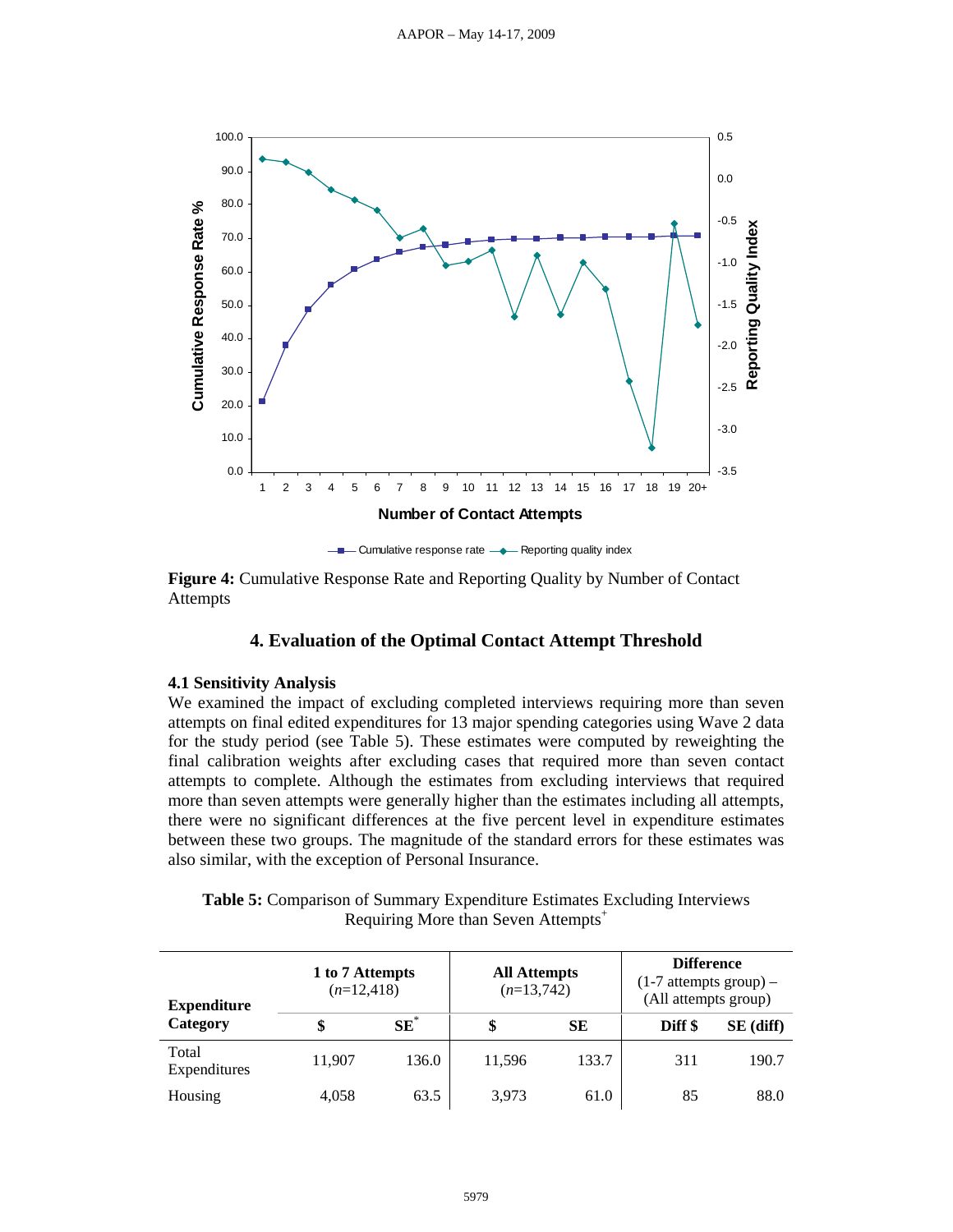| <b>Expenditure</b>     | 1 to 7 Attempts<br>$(n=12,418)$ |        | <b>All Attempts</b><br>$(n=13,742)$ |           | <b>Difference</b><br>$(1-7$ attempts group) –<br>(All attempts group) |           |
|------------------------|---------------------------------|--------|-------------------------------------|-----------|-----------------------------------------------------------------------|-----------|
| Category               | \$                              | $SE^*$ | \$                                  | <b>SE</b> | Diff \$                                                               | SE (diff) |
| Transportation         | 2,217                           | 37.7   | 2,139                               | 44.9      | 78                                                                    | 58.6      |
| Food                   | 1,678                           | 13.1   | 1,650                               | 13.7      | 28                                                                    | 18.9      |
| Apparel                | 341                             | 8.1    | 341                                 | 10.1      | 1                                                                     | 12.9      |
| Health                 | 680                             | 9.7    | 661                                 | 11.6      | 19                                                                    | 15.1      |
| Education              | 249                             | 14.2   | 240                                 | 15.3      | 9                                                                     | 20.9      |
| Entertainment          | 602                             | 14.4   | 587                                 | 13.1      | 15                                                                    | 19.4      |
| Personal Care          | 76                              | 1.6    | 74                                  | 1.2       | $\overline{2}$                                                        | 2.0       |
| Personal<br>Insurance  | 1,167                           | 25.0   | 1,125                               | 16.9      | 42                                                                    | 30.1      |
| Reading                | 31                              | 0.5    | 30                                  | 0.7       | 1                                                                     | 0.9       |
| Alcoholic<br>Beverages | 89                              | 2.6    | 90                                  | 2.8       | $-1$                                                                  | 3.8       |
| Tobacco                | 81                              | 2.1    | 84                                  | 2.5       | $-3$                                                                  | 3.3       |
| Cash<br>Contributions  | 479                             | 26.6   | 454                                 | 21.8      | 25                                                                    | 34.4      |

| Table 5: Comparison of Summary Expenditure Estimates Excluding Interviews |  |
|---------------------------------------------------------------------------|--|
| Requiring More than Seven Attempts <sup>+</sup>                           |  |

+ Wave 2 data, with final calibration weights.

\* SEs computed using BRR weights in SUDAAN to account for the CE's complex survey design.

#### **4.2 Estimates of Relative Nonresponse Bias**

Our examination of the demographic characteristics indicated differences between respondents in the eight or more attempts group relative to respondents in the one to four attempts group. Omitting the former group from computation of survey estimates may contribute to nonresponse bias. We estimate the relative nonresponse bias for the key aggregate expenditures estimates following a similar methodology to those used in recent studies of potential nonresponse bias for the CE (King et al. 2009). One of those studies used "harder-to-contact" respondents as proxy nonrespondents, where a respondent was classified as a proxy nonrespondent if more than 45 percent of attempts to contact the respondent resulted in noncontacts; this threshold was chosen because it yielded a response rate that was similar to the CE's actual response rate during the study period. The current paper study offers an alternative measure of proxy nonrespondents, and defines them as respondents requiring eight or more contact attempts to complete an interview.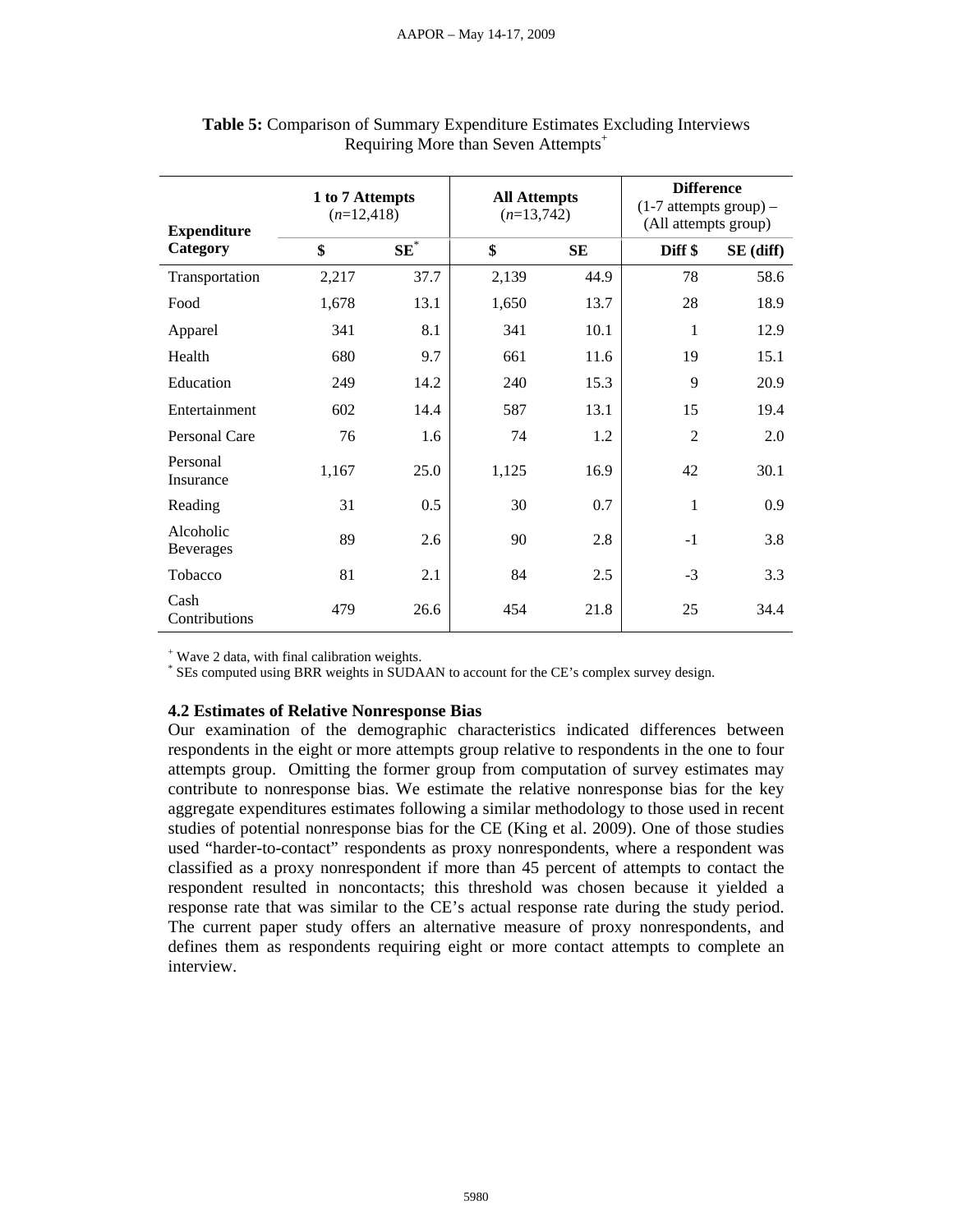Relative Bias 
$$
RB(\hat{Z}_j) = \frac{Bias(\hat{\overline{Z}}_{jk})}{\hat{Z}_{jT}} = \frac{\hat{\overline{Z}}_{R,j} - \hat{\overline{Z}}_{T,j}}{\hat{\overline{Z}}_{T,j}} = \frac{n_N}{n_T} (\hat{\overline{Z}}_{jk} - \hat{\overline{Z}}_{jN})
$$

where:

- $\overrightarrow{Z}_{jT}$  = mean expenditure estimate for expenditure category j from the total sample (which is treated as the "truth")
- $\overrightarrow{Z}_{jR}$  = mean expenditure estimate for expenditure category j from respondents
- $\hat{Z}_{jN}$  = mean expenditure estimate for expenditure category j from proxy nonrespondents
- $\blacksquare$   $\blacksquare$   $\blacksquare$   $\blacksquare$  number of proxy nonrespondents
- $\blacksquare$   $n_T$  = total sample

A negative relative bias for an expenditure estimate indicates that omitting the eight or more contact attempt cases potentially results in an underestimation of expenditures, whereas a positive relative bias indicates an overestimation of the expenditure. The *magnitude* of the relative bias indicates the extent to which the "true" value is changed by omitting nonrespondents in the computation of mean expenditure estimates. Where the 95 percent confidence interval of the relative bias includes zero, the relative bias probably reflects sampling variability and the expenditure estimate may not be subject to nonresponse bias. The underlying assumption behind these computations is that nonresponse is the only source of bias.

The estimates of relative nonresponse bias are shown in Table 6. While total expenditures is not subject to nonresponse bias, the inclusion of the eight-or-more attempts group respondents *lowered* the mean expenditure estimates in several categories (Health, Cash Contributions, and Reading) but *raised* the mean expenditure estimates in others (Housing, Apparel and Services, and Personal Care). The magnitude of relative bias estimate was largest in Apparel and Services, Health, and Cash Contributions, although these categories accounted for relatively small shares in total spending (3.0 percent, 5.9 percent, and 3.0 percent, respectively).

|                             | $\frac{0}{0}$                              | <b>Mean Expenditure Estimates \$</b> |                                        |        | <b>Relative Bias %</b> |               |               |
|-----------------------------|--------------------------------------------|--------------------------------------|----------------------------------------|--------|------------------------|---------------|---------------|
| <b>Expenditure Category</b> | <b>Share</b><br>of<br><b>Total</b><br>Exp. | Proxy NRs^<br>$(8 +$<br>attempts)    | $Rs^{\wedge}$<br>(1 to 7)<br>attempts) | All Rs | <b>Estimate</b>        | <b>95 LCI</b> | <b>95 UCI</b> |
| Number of Interviews        |                                            | 1.324                                | 12.418                                 | 13.742 |                        |               |               |
| <b>Total Expenditures</b>   | 100.0                                      | 12,082                               | 11,656                                 | 11.697 | $-0.35$                | $-1.20$       | 0.40          |
| Housing                     | 33.8                                       | 4,371                                | 3,914                                  | 3,958  | $-1.11*$               | $-2.02$       | $-0.27$       |
| Transportation              | 18.2                                       | 2.099                                | 2,132                                  | 2.129  | 0.15                   | $-1.31$       | 1.27          |

**Table 6:** Base-weighted Summary Expenditures and Estimates of Relative Bias<sup>+</sup>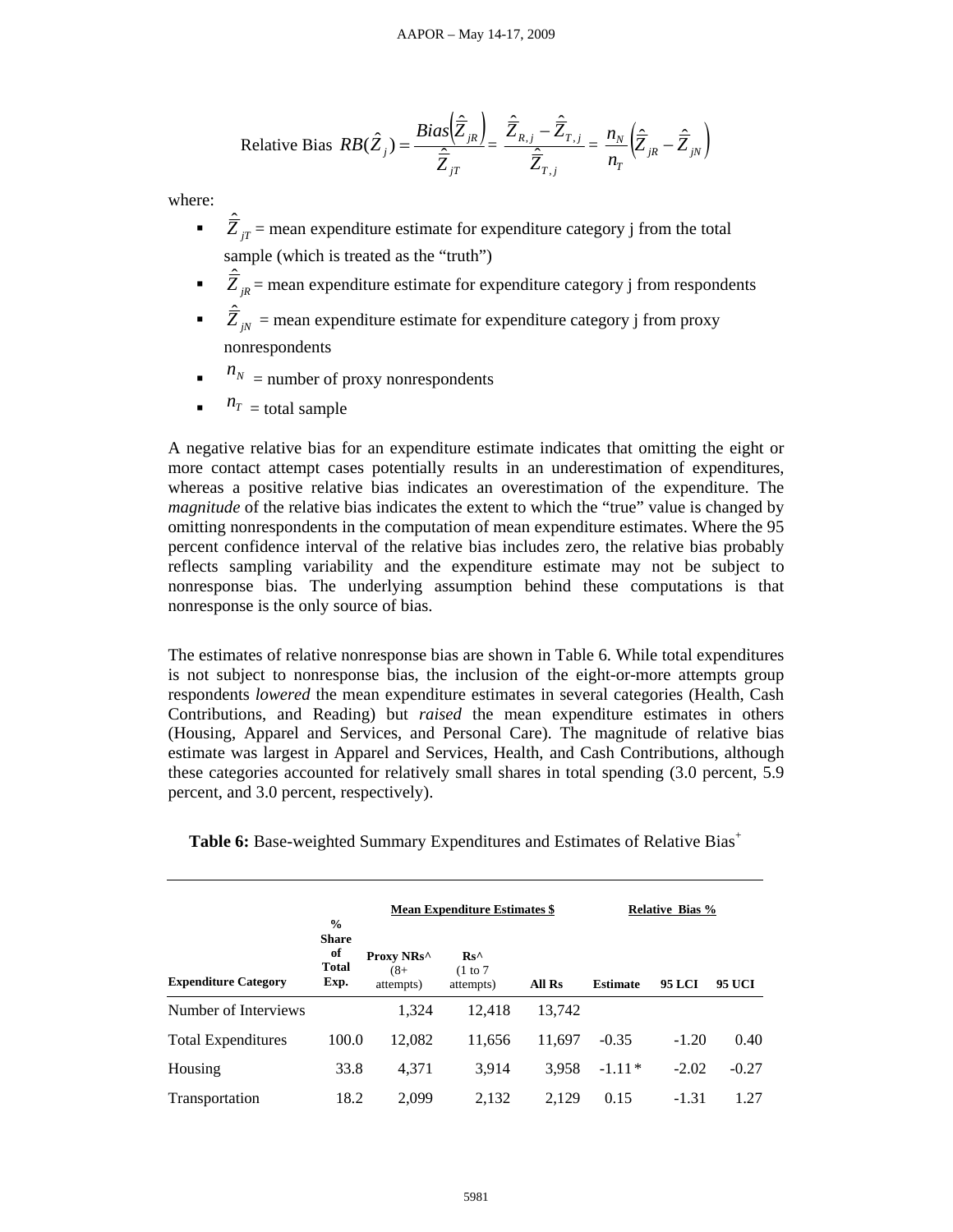|                             | $\frac{0}{0}$                              |                                     | <b>Mean Expenditure Estimates \$</b>   |        |                 | <b>Relative Bias %</b> |               |
|-----------------------------|--------------------------------------------|-------------------------------------|----------------------------------------|--------|-----------------|------------------------|---------------|
| <b>Expenditure Category</b> | <b>Share</b><br>of<br><b>Total</b><br>Exp. | Proxy NRs^<br>$(8 + )$<br>attempts) | $Rs^{\wedge}$<br>(1 to 7)<br>attempts) | All Rs | <b>Estimate</b> | <b>95 LCI</b>          | <b>95 UCI</b> |
| Food                        | 14.6                                       | 1,782                               | 1,696                                  | 1,705  | $-0.49$         | $-1.08$                | 0.13          |
| Personal Insurance          | 9.6                                        | 1,200                               | 1,119                                  | 1,127  | $-0.69$         | $-1.97$                | 0.52          |
| Health                      | 5.9                                        | 559                                 | 699                                    | 685    | $1.96*$         | 1.15                   | 2.83          |
| Entertainment               | 5.2                                        | 598                                 | 604                                    | 603    | 0.09            | $-0.84$                | 1.01          |
| <b>Cash Contributions</b>   | 4.0                                        | 367                                 | 476                                    | 465    | $2.25*$         | 0.35                   | 3.56          |
| Apparel                     | 3.0                                        | 426                                 | 341                                    | 349    | $-2.34*$        | $-3.79$                | $-0.87$       |
| Education                   | 2.2                                        | 247                                 | 259                                    | 258    | 0.47            | $-4.20$                | 4.96          |
| Alcoholic Beverages         | 0.7                                        | 99                                  | 85                                     | 86     | $-1.59$         | $-3.30$                | 0.27          |
| Tobacco                     | 0.7                                        | 83                                  | 82                                     | 82     | $-0.09$         | $-2.37$                | 1.90          |
| Personal Care               | 0.6                                        | 83                                  | 73                                     | 74     | $-1.30*$        | $-2.20$                | $-0.38$       |
| Reading                     | 0.3                                        | 26                                  | 31                                     | 31     | $1.72*$         | 0.07                   | 3.11          |

**Table 6:** Base-weighted Summary Expenditures and Estimates of Relative Bias<sup>+</sup>

<sup>+</sup> Data are from Wave 2, April 2006 through March 2008 (*N*=13,742). Proxy nonrespondents are those in CUs who require eight or more contact attempts, comprising 9.6 percent of *N*. ^ NRs: nonrespondents; Rs: respondents.

Significantly different from 0 at  $p<0.05$ .

#### **5. Discussion**

#### **5.1 Summary**

In summary, we examined the reporting quality, demographic characteristics, and expenditures levels of the contact attempt groups for CEQ data. We found that reporting quality was significantly lower in the eight-or-more attempts group compared to the oneto-four group. Demographically, the respondents in the eight-or-more group were younger, and more likely to be black, Hispanic, college graduates, and residents in an MSA than respondents in the one-to-four attempts group, but more similar to respondents in the five-to-seven attempts group. There was no significant difference between the groups in total reported expenditures, although there were was a general trend of higher reporting levels in the eight-or-more group.

It also appears that the "cost-benefit" tradeoff in terms of response rates and reporting quality with additional contact attempts occurs at about the eighth contact attempt, where the response rate is 65 percent. From this observation, and the consideration of the group profiles, we proposed the "optimal" threshold in the number of contact attempts to be seven. Given the cost assumptions we made, this would result in a cost savings of about 8 percent. In addition, stopping at the seventh contact attempt appeared to have negligible effect on key estimates, and did not have an adverse effect on estimated relative nonresponse bias.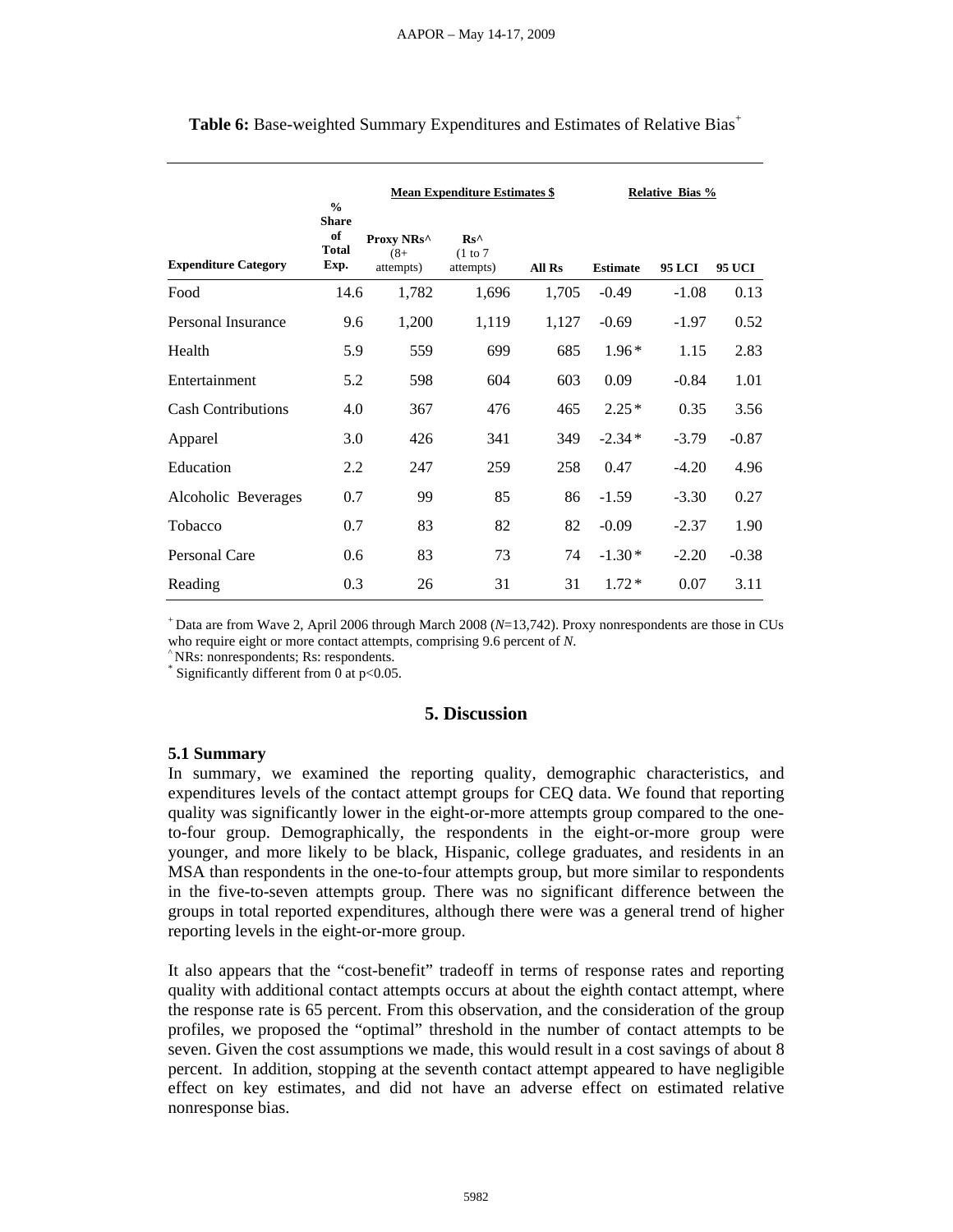#### **5.2 Limitations**

As several of the primary analytical methods used in our study are based on descriptive procedures (principal components analysis and cluster analysis), our recommendation should be considered from an exploratory point of view rather than an inferential one.

There were several limitations with the data we used:

- a. Our analyses are based on historical data. As Curtin et al. (2000) point out, truncating a sample to yield a lower response rate is not the same as conducting a survey designed to yield a lower response rate. If only a limited number of contact attempts were permitted for a survey, the attempts would probably be scheduled differently – for example, with a more focused effort to attempt contact at productive times. At the same time, from a forward-looking standpoint, telling interviewers that they can stop at eight attempts might have unforeseen consequences, and lead to a general degradation of quality, or at least to a slippery slope of worsening performance.
- b. We used Wave 1 data to examine cluster profiles. Wave 1 data do not undergo the internal edit processes that check for consistency and outliers. Therefore, data inconsistencies and errors that may occur during the survey data collection process were not captured and adjusted by the survey's routine data editing processes.
- c. Each contact attempt is based on the interviewer's self-report. There is currently no mechanism to ensure that each contact attempt is recorded in the Contact History Instrument, so that the number of contact attempts for each case may not be accurate.

#### **Acknowledgements**

The views expressed in this paper are those of the authors and do not necessarily reflect the policies of the U.S. Bureau of Labor Statistics. The authors thank Jeffrey M. Gonzalez, Manjusha Kalavapudi, Christopher Laskey, and Shiao-Lin Shirley Tsai for their very helpful contributions to this study.

#### **References**

- Bates, N. and Creighton, K. (2000). The last 5 percent: what can we learn from difficult/late interviews? *Proceedings of the Section on Government Statistics and Section on Social Statistics*, American Statistical Association, pp. 120-125, Alexandria: VA.
- Curtin, R., Presser, S., and Singer, E. (2000). The Effects of Response Rate Changes on the Index of Consumer Sentiment*. Public Opinion Quarterly*, Vol. 64 No. 4, pp. 413- 428.
- Dennis, J.M., Mathiowetz, N.A., Saulsberry, C., Frankel, M., Srinath, K.P., Roden, A., Smith, P.J., and Wright, R.A. (1999). Analysis by number of call attempts. Paper presented at the Annual Meeting of the American Association for Public Opinion Research, St. Pete Beach, FL.
- Groves, R.M. (2006). Nonresponse rates and nonresponse bias in household surveys. *Public Opinion Quarterly*, 70, 646-675.